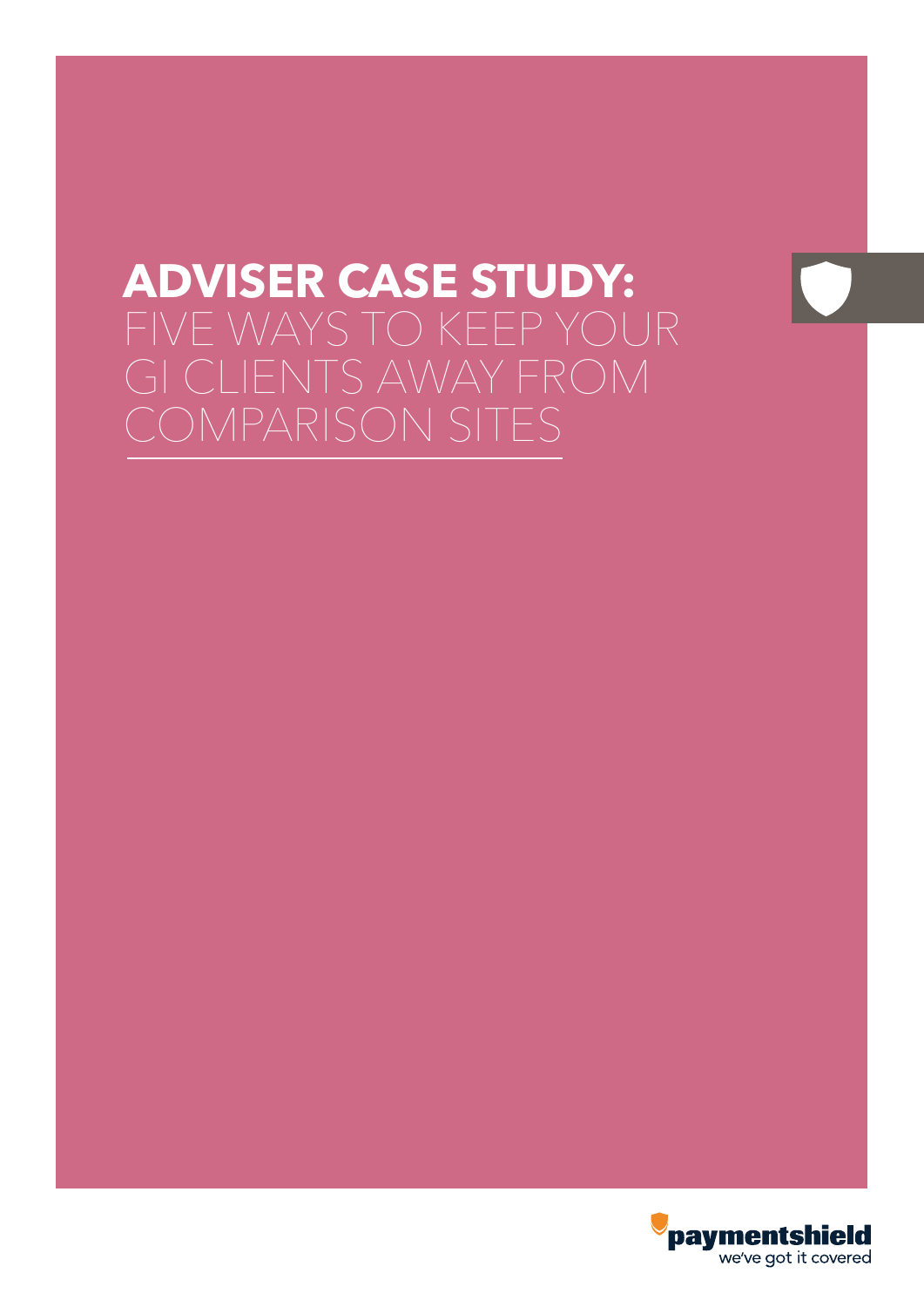Thanks to real time technology and some memorable marketing campaigns, the influence of comparison sites is hard to ignore. But while consumers seem happy enough to source their home insurance online, it's an approach that is fraught with problems.

> The overriding issue is that so many online purchases boil down to price. There is no shortage of good products out there, but because consumers are led to believe that all home insurance is the same, they make snap decisions that can leave them underinsured and financially exposed.

Fortunately, there are still plenty of advisers who have learnt to combat the threat of comparison sites. So we decided to pick their brains and ask them how they manage to maintain a successful general insurance (GI) portfolio in today's competitive markets. Their responses have helped us to come up with five top tips to keep your business on track and your clients offline!

### **1. SELL THE WHOLE PACKAGE**

It's no secret that GI often plays second fiddle to most mortgage sales, but the more astute advisers make a point of positioning GI up front as an integral part of the mortgage process.

Dave Forrest is a financial adviser at Myriad Mortgage Services in Liverpool. He suggests that the best way to get over the threat of comparison sites is to nip it in the bud quickly.

'For me it's about selling the whole package. The first question I always ask clients is what is your budget for the whole transaction? This includes the mortgage, life insurance, protection and general insurance. This way, we can provide a complete solution.'

Craig Murray works at Mortgage Help Scotland in Fife. He has been writing GI business for about three years now and agrees that it's all about setting the right expectations. 'If people are going to go online, you can't stop them, but we sit down with customers and let them know upfront that we can look at a range of products on their behalf. I didn't used to write GI at my previous company, but I see more people face-to-face now and we offer it as part of the service. I arrange a lot of mortgages and probably go on to write GI on about 80% of those.'

### **2. COMPILE SOME EXAMPLES OF CLAIMS EXPERIENCE**

The one thing that comparison sites don't tell you is how well products have performed previously. But having anecdotal evidence of products that have worked well can often seal the deal for customers who are looking for added reassurance.

# **5 TOP TIPS:**

**WORK** 

- 1. Sell the whole package
- 2. Compile claims experience
- 3. Talk about the benefits
- 4. Make it hassle free
- 5. Beat comparison sites at their own game.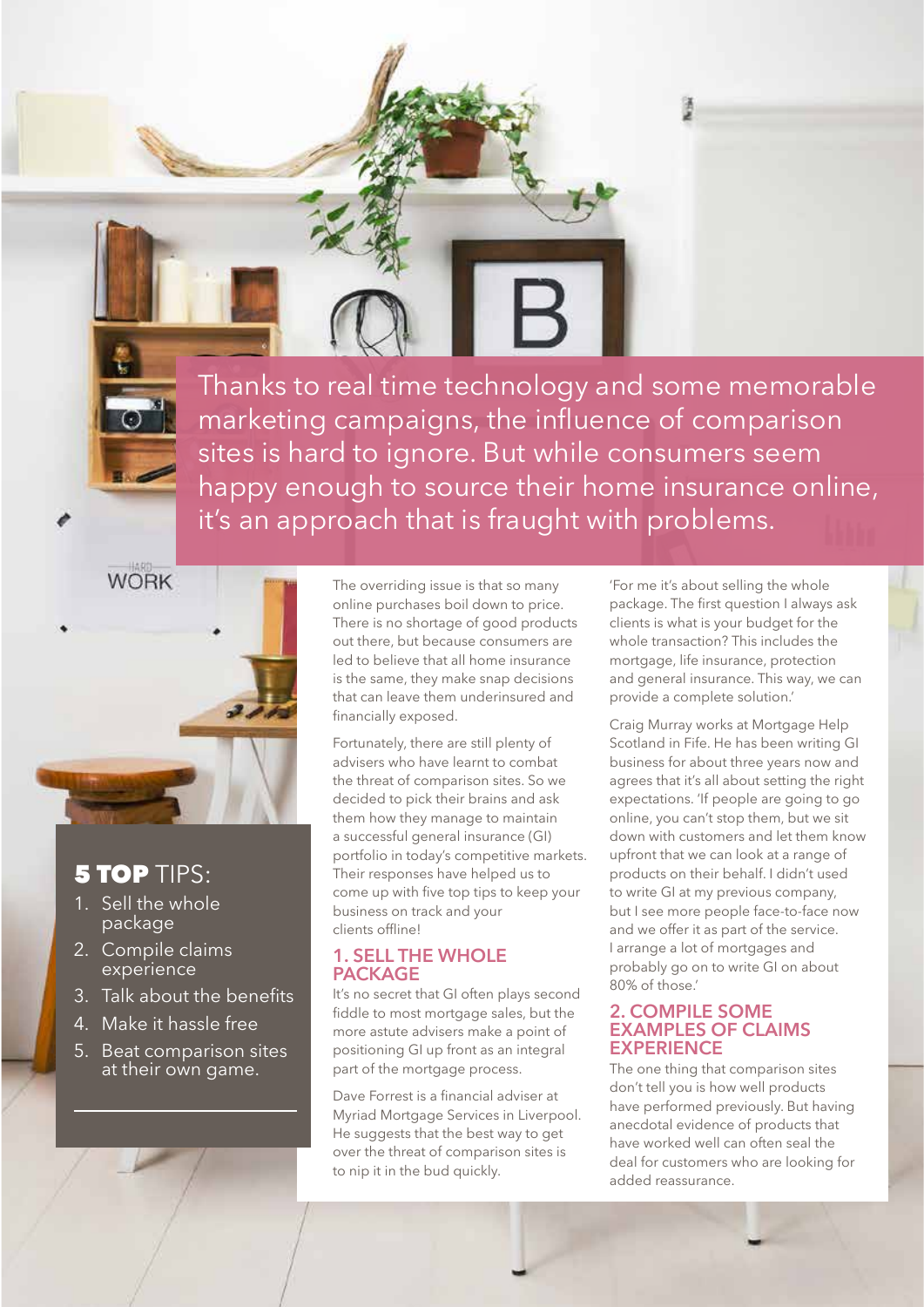'People get their heads turned by comparison sites and the cuddly toys that are being offered, but I tell them it isn't about getting the cheapest product; it's about protecting their biggest asset.'

It's a strategy that Dave Forrest uses regularly. When we asked him if he was worried about his customers looking for cheaper deals online, he didn't seem too concerned: 'I don't come across it as much as I did' he explained, 'but I have examples of claims that have paid out in the past and this makes a difference. Clients know that they are getting genuine advice.

'I always talk about the claims experience with Paymentshield – especially a buildings claim I was involved in. Everyone knows they have to put buildings cover in place, but nobody ever expects to claim. And it was handled really well.'

#### **3. TALK ABOUT THE BENEFITS, NOT JUST THE PRICE**

A major problem with comparison sites is that features and benefits have become a secondary consideration. GI customers need reminding that the cheapest home insurance in the world can suddenly become very expensive if it doesn't pay out.

Graham Wilson is an adviser at Options Mortgages, in Blackpool and has been writing GI business since 2003. He is very aware of the impact that comparison sites have had these last few years, but hasn't let it affect his business: 'People get their heads turned by comparison sites and the cuddly toys that are being offered, but I tell them it isn't about getting the cheapest product; it's about protecting their biggest asset. A lot of customers are brain-washed by the advertising, but they're missing the point – I tell them that I'll buy them a cinema ticket if that's what they're after!

'I explain to my customers that they can always get cheaper products online, but the majority of them are rubbish. When you get a home insurance quote

with Paymentshield you know you're getting a 5\* Defaqto rated cover. That's genuinely reassuring.'

Susan Lucas is a GI specialist at David Dunn in Consett, County Durham. Like Graham, she believes that with so much focus on price, there's a lot to be said for going back to basics: 'It sounds obvious, but you've got to match the product to the customers need. I never try to sell people insurance that isn't right for them and I make it perfectly clear that they are under no obligation – I just try to help and I think people appreciate that more.

'I also up sell the product to include any relevant optional extras like legal cover, home emergency cover and personal possessions cover. Plus, I always advise clients to think about their excess saving a couple of pounds a month here and there is no good if you have to pay the first £500 of a claim. People will often just look at the monthly premium without taking this into account.'

# **4. MAKE IT A HASSLE FREE PROCESS**

Having worked in the GI industry for over 14 years, Susan is the first to admit that many advisers are now competing with comparison sites. But she also believes that customers will stick with advisers as long as they make it an easy option.

'If people are prepared to take the time to trawl the internet themselves, I don't chase them. All I tell people is that I will do all the legwork on their behalf. I get them a good deal and a policy that matches their needs. Plus, with Paymentshield I can send confirmation that the policy has gone live from the intermediary website directly to the client's solicitor to make sure all the right boxes have been ticked – It's simple, but it makes a difference.'

Simon Jones is a Director at Irlam Estates in Manchester. He has been a financial adviser for over 17 years and agrees that an effortless process is the key to maintaining client relationships.

 'If you're doing a mortgage there are certain legal requirements, which we notify customers about; insurance is one of them. I just take the hassle away. I say that as part of the process obviously I'll look at that for you… and 9 times out of 10 customers are extremely grateful.'

## **5. BEAT COMPARISON SITES AT THEIR OWN GAME**

Comparison sites appeal to customers because they're easy to use, offer a list of options and let them know what insurance products are the cheapest. But it's worth remembering that what a good adviser does is very much the same, except they match the cover to the customer's needs and guarantee that insurer is reputable. Plus they're there to help out once the sale has gone through.

Using Paymentshield's panel of insurers you can offer your clients all the benefits of a price comparison site and much more besides. As Graham Wilson points out, 'The panel is great – all household names and a 5\* Star Defaqto rated product. It gives my clients a lot of reassurance. When they see logos like Allianz, Legal & General and LV on there it gives them a lot of confidence. They're always very happy with the list and when I tell them that the products are all the same they know they're getting a genuine like-for-like quote. The only thing they're surprised about is that the prices are different!'